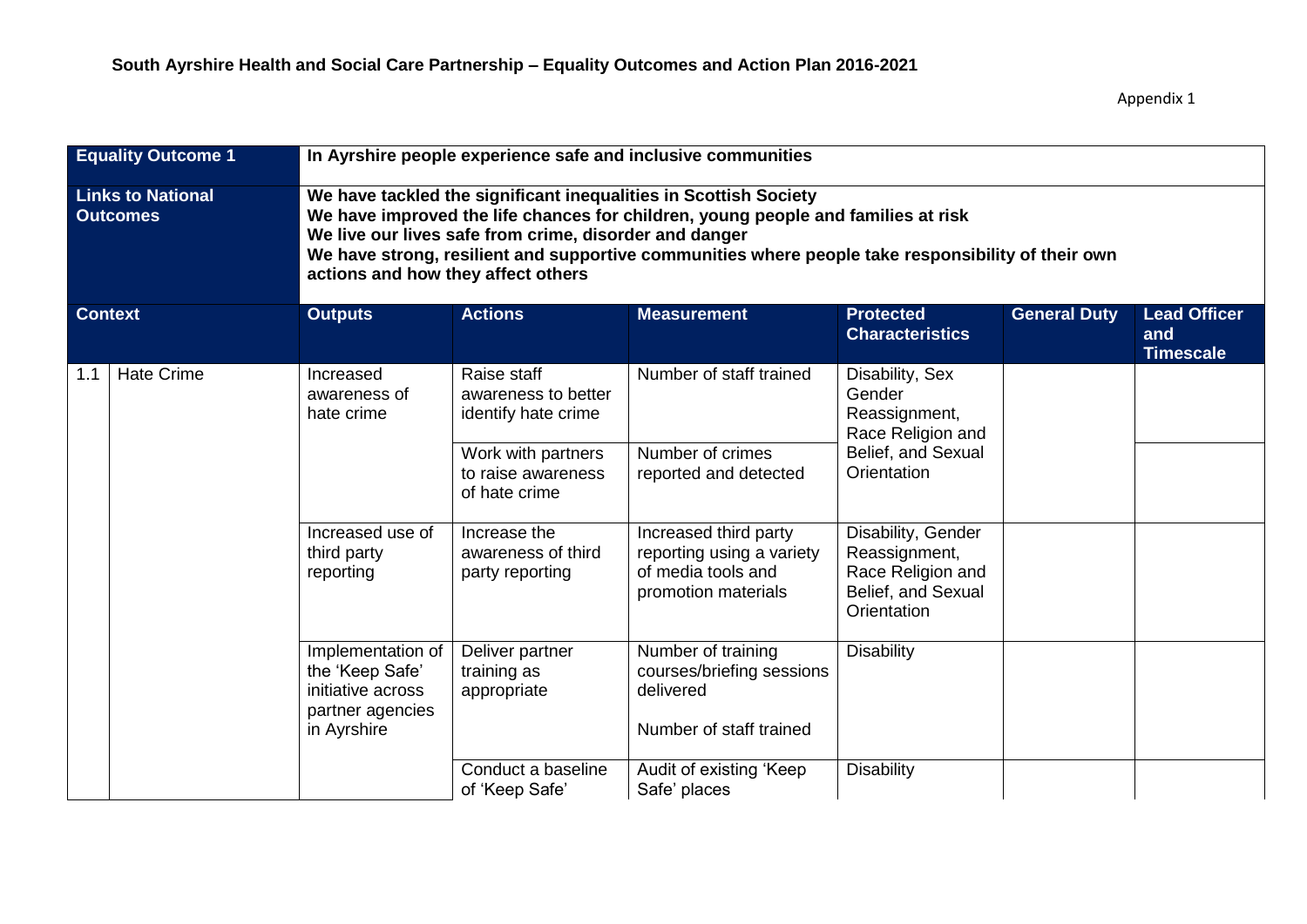|     |                            |                                                                                                                 | places                                                                                         |                                                                                |                   |  |
|-----|----------------------------|-----------------------------------------------------------------------------------------------------------------|------------------------------------------------------------------------------------------------|--------------------------------------------------------------------------------|-------------------|--|
|     |                            |                                                                                                                 | Support the<br>development of the<br>'Keep Safe' initiative<br>in Ayrshire                     | Increase in the number<br>of establishments<br>registered for 'Keep<br>Safe'   | <b>Disability</b> |  |
| 1.2 | Prevent                    | People are aware<br>of prevent                                                                                  | Raise staff<br>awareness to better<br>identify radicalisation                                  | Number of staff trained                                                        | All               |  |
|     |                            | Established<br>reporting<br>protocols in place                                                                  | Increase awareness<br>of reporting<br>procedures                                               | Published briefings and<br>leaflets in all key areas                           | All               |  |
| 1.3 | <b>Children's Services</b> | <b>Established Early</b><br>Intervention and<br>Prevention<br>Approaches for<br>Children and<br><b>Families</b> | Increased<br>Comprehensive<br>health assessments<br>to children at time of<br>need             | Number of<br>comprehensive health<br>assessments completed<br>at time of need. | All               |  |
|     |                            |                                                                                                                 | Reduction in number<br>of 11-15 year olds<br>being<br>accommodated                             | Number of 11-15 year<br>old being accommodated                                 | Age               |  |
|     |                            | Improved Life<br>Chances for<br>children, young<br>people and<br>families at risk                               | Increased<br>opportunities for<br>looked after children<br>to prepare and<br>access employment | Number of looked after<br>children gaining<br>employment                       | Age               |  |
| 1.4 | <b>Mental Health</b>       | Reduce the                                                                                                      | Work with locality                                                                             | Feedback from from                                                             | Age, Disability   |  |
|     | <b>Services</b>            | stigmatisation of                                                                                               | planning groups to                                                                             | people experiencing                                                            |                   |  |
|     |                            | people with<br>mental health by                                                                                 | reduce social stigma<br>of those                                                               | mental health issues                                                           |                   |  |
|     |                            | their communities                                                                                               | experiencing mental                                                                            |                                                                                |                   |  |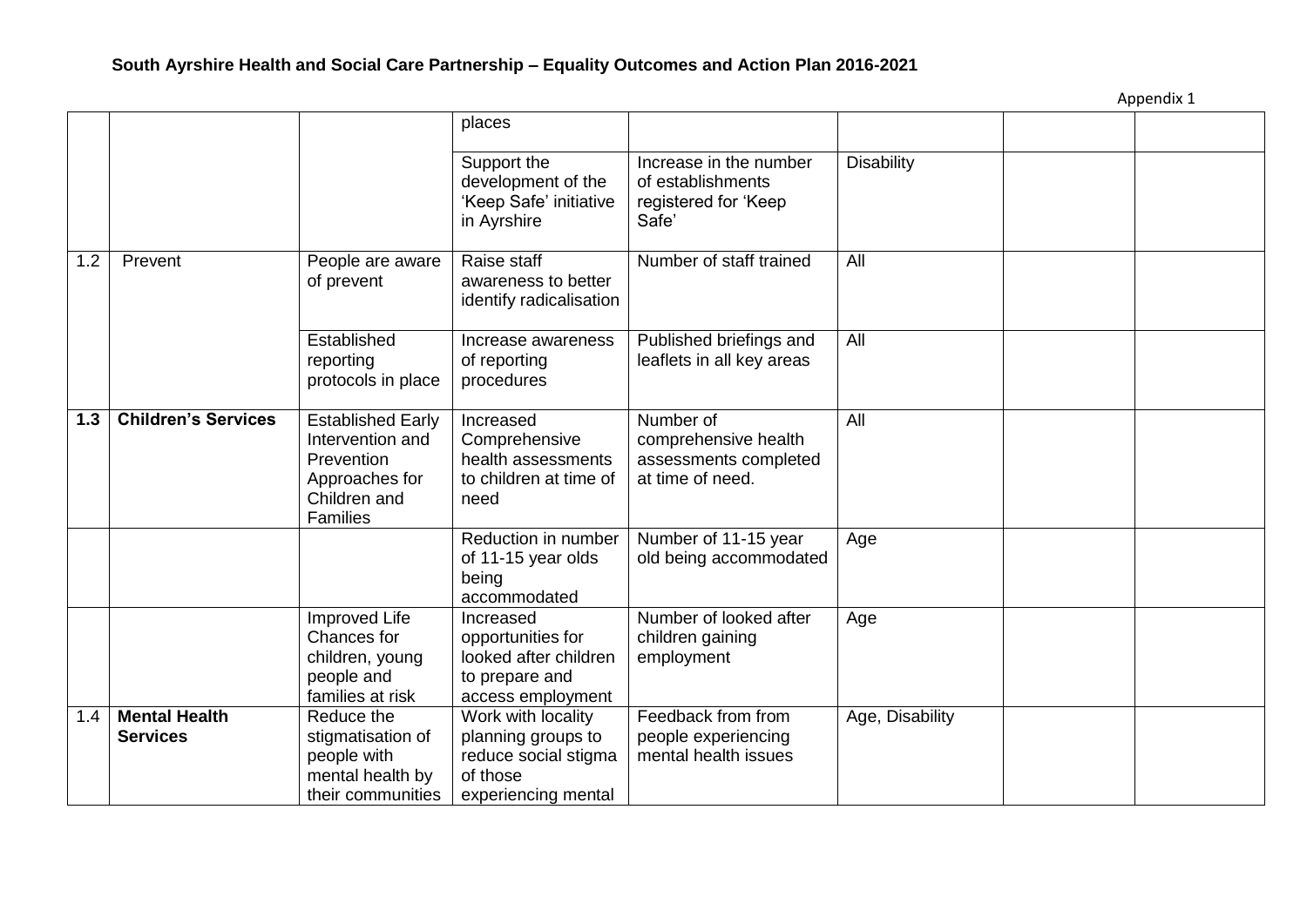|                                                                                                                      | health issues                                                                                               |                                                  |                 |  |
|----------------------------------------------------------------------------------------------------------------------|-------------------------------------------------------------------------------------------------------------|--------------------------------------------------|-----------------|--|
|                                                                                                                      | Increase<br>understanding of<br>mental illness                                                              |                                                  |                 |  |
| Improved<br>services to<br>protect people<br>with mental<br>health issues<br>from harm,<br>exploitation and<br>abuse | Implementation of<br>an audit schedule<br>identifying key<br>themes to be subject<br>to audit.              | Report on<br>implementation of audit<br>schedule | Age, Disability |  |
|                                                                                                                      | Targeted Adult,<br>Support and<br>Protection training<br>delivered to staff in<br>mental health<br>services | Number of staff trained                          | Age, Disability |  |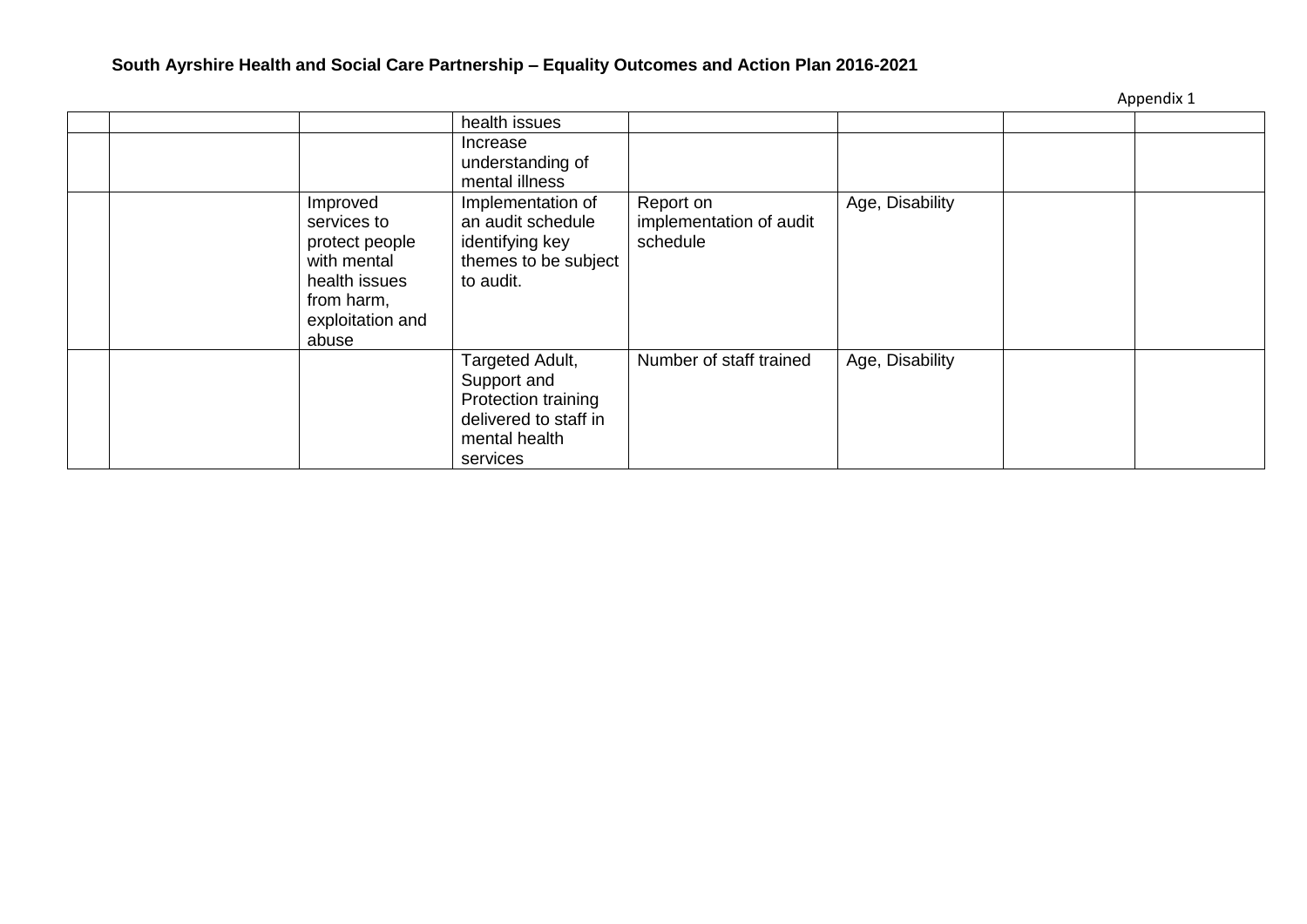| <b>Equality Outcome 2</b> |                                | In Ayrshire people have equal opportunities to access and shape our public services                                                                                                                                                                                                              |                                                                                                                                                             |                                                                                              |                                                                        |                     |                                                |  |  |  |
|---------------------------|--------------------------------|--------------------------------------------------------------------------------------------------------------------------------------------------------------------------------------------------------------------------------------------------------------------------------------------------|-------------------------------------------------------------------------------------------------------------------------------------------------------------|----------------------------------------------------------------------------------------------|------------------------------------------------------------------------|---------------------|------------------------------------------------|--|--|--|
| <b>National Outcomes</b>  |                                | We have tackled the significant inequalities in Scottish society<br>We live in well-designed, sustainable places where we are able to access the amenities and services we need<br>Our public services are high quality, continually improving, efficient and responsive to local people's needs |                                                                                                                                                             |                                                                                              |                                                                        |                     |                                                |  |  |  |
| <b>Context</b>            |                                | <b>Outputs</b>                                                                                                                                                                                                                                                                                   | <b>Actions</b>                                                                                                                                              | <b>Measurement</b>                                                                           | <b>Protected</b><br><b>Characteristics</b>                             | <b>General Duty</b> | <b>Lead Officer</b><br>and<br><b>Timescale</b> |  |  |  |
| 2.1                       | Consultation and<br>Engagement | The experiences<br>of marginalised or<br>under-<br>represented<br>groups continue<br>to inform<br>decision-making                                                                                                                                                                                | Through the<br>partnership<br>undertake a mapping<br>exercise to identify<br>marginalised and<br>under-represented<br>groups in Ayrshire.                   | A list of marginalised and<br>under-represented<br>groups to be developed<br>and maintained  | Disability, Gender<br>Re-assignment,<br>Race and Sexual<br>Orientation |                     |                                                |  |  |  |
|                           |                                |                                                                                                                                                                                                                                                                                                  | Ensure processes<br>are in place which<br>welcome, encourage<br>and support<br>marginalised and<br>under-represented<br>groups to inform<br>decision-making | Evidence inclusion of<br>marginalised and under-<br>represented groups in<br>decision-making | Disability, Gender<br>Re-assignment,<br>Race and Sexual<br>Orientation |                     |                                                |  |  |  |
|                           |                                |                                                                                                                                                                                                                                                                                                  | Explore joint<br>approach for the<br>commissioning of<br>translation,<br>interpretation and<br>communication<br>support (TICS)<br>services                  | TICS usage reports<br>Increased customer<br>satisfaction                                     | <b>Disability and Race</b>                                             |                     |                                                |  |  |  |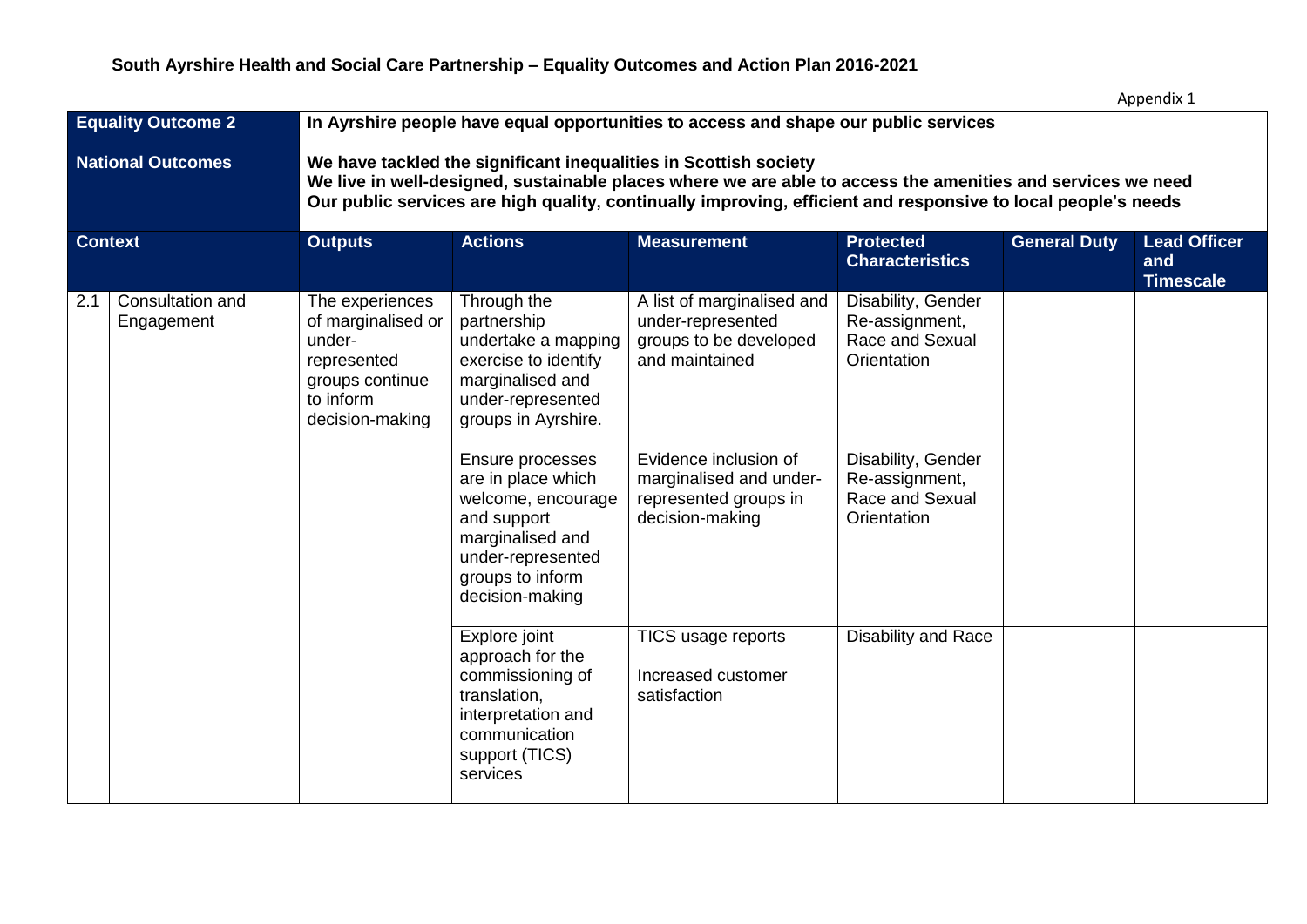| 2.2 | Accessible and<br>welcoming buildings<br>and services | Trans people are<br>not discriminated<br>against when<br>accessing<br>our services                   | Ensure our public<br>buildings and<br>services are<br>accessible and<br>welcoming       | Feedback from trans<br>community<br>Increased customer<br>satisfaction | Gender<br>Reassignment |  |
|-----|-------------------------------------------------------|------------------------------------------------------------------------------------------------------|-----------------------------------------------------------------------------------------|------------------------------------------------------------------------|------------------------|--|
| 2.3 | <b>Children's Services</b>                            | Improved<br>communication,<br>engagement and<br>involvement of<br>children and<br>families           | <b>Establish Corporate</b><br>Parenting<br><b>Champions Group</b>                       | Impact on Policy and<br>Practice in Children's<br><b>Services</b>      | All                    |  |
|     |                                                       |                                                                                                      | Increased use of<br>viewpoint.                                                          | Number of viewpoint<br>returns                                         | Age                    |  |
|     |                                                       |                                                                                                      | Develop tools to<br>increase and support<br>aggregation of<br>children's views          | Developed tools<br>Usage of tools                                      | Age                    |  |
|     |                                                       | Improved access<br>to services for<br>children, parents<br>and families                              | Implementation of<br>support plans for all<br>care leavers up to<br>the age of 19 years | Number of support plans<br>produced.                                   | All                    |  |
| 2.4 | <b>Learning Disability</b><br><b>Services</b>         | Increased<br>opportunities to<br>improve quality of<br>life through<br>greater choice<br>and control | Increased uptake of<br><b>Self Directed</b><br>Support                                  | <b>Uptake of Self Directed</b><br>Support Options.                     | All                    |  |
|     |                                                       |                                                                                                      | Provision of<br>advocacy services to<br>promote choice and<br>control                   | Uptake of advocacy<br>services                                         | All                    |  |
| 2.5 | <b>Mental Health</b><br><b>Services</b>               | Improved service<br>design approach<br>that is based on                                              | Development of<br>mental health<br>commissioning plans                                  | <b>Provision of Mental</b><br><b>Health Commissioning</b><br>Plan      | Disability, Age        |  |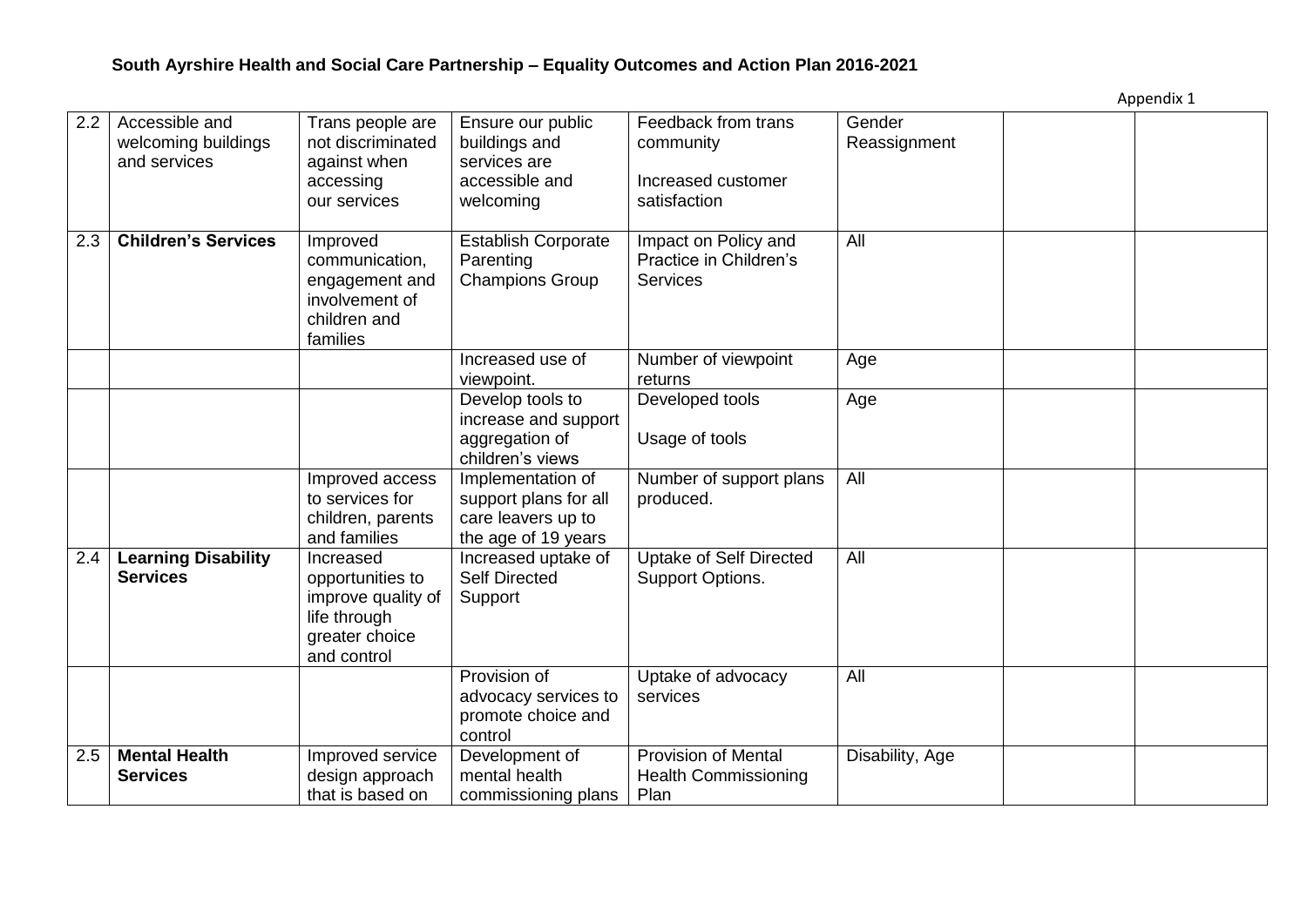| Appendix 1 |  |
|------------|--|
|------------|--|

|  | the needs and<br>demands<br>expressed locally                                | Development of<br>locality based<br>models to meet<br>needs within<br>communities | Provision of Locality<br>based models to meet<br>identified needs                     |                   |  |
|--|------------------------------------------------------------------------------|-----------------------------------------------------------------------------------|---------------------------------------------------------------------------------------|-------------------|--|
|  | Reduced<br>inequality for<br>people with<br>mental health                    | Income maximisation                                                               | Numbers of people with<br>mental health needs<br>receiving income related<br>support. | <b>Disability</b> |  |
|  | Improved choice<br>and control for<br>people with<br>mental health<br>issues | Increase in the use<br>of Technology<br><b>Enabled Care</b>                       | Uptake of Technology<br><b>Enabled Care</b>                                           | <b>Disability</b> |  |
|  |                                                                              | Increase in the<br>uptake of SDS<br>options 1 and 2                               | Numbers of Options 1<br>and 2                                                         | <b>Disability</b> |  |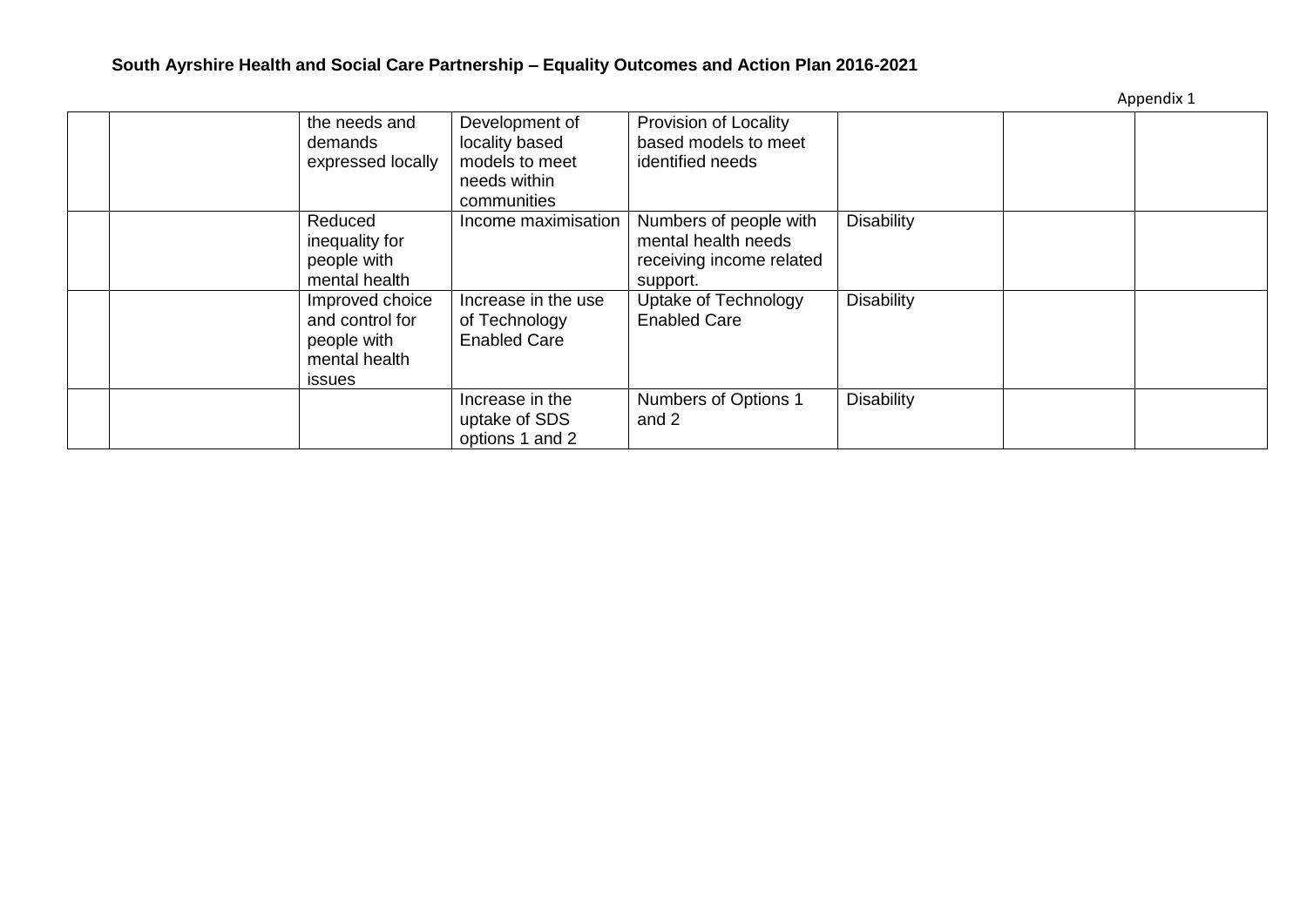| <b>Equality Outcome 3</b> |                                                                                                            | In Ayrshire people have opportunities to fulfil their potential throughout life                                                                                                                                                                                                                                                                                                                                                       |                                                                                                                   |                                                                          |                                            |                     |                                                |  |  |  |
|---------------------------|------------------------------------------------------------------------------------------------------------|---------------------------------------------------------------------------------------------------------------------------------------------------------------------------------------------------------------------------------------------------------------------------------------------------------------------------------------------------------------------------------------------------------------------------------------|-------------------------------------------------------------------------------------------------------------------|--------------------------------------------------------------------------|--------------------------------------------|---------------------|------------------------------------------------|--|--|--|
|                           | <b>National Outcomes</b>                                                                                   | We realise our full economic potential with more and better employment opportunities for our people<br>We are better educated, more skilled and more successful, renowned for our research and innovation<br>Our young people are successful learners, confident individuals, effective contributors and responsible citizens<br>Our children have the best start in life and are ready to succeed<br>We live longer, healthier lives |                                                                                                                   |                                                                          |                                            |                     |                                                |  |  |  |
| <b>Context</b>            |                                                                                                            | <b>Outputs</b>                                                                                                                                                                                                                                                                                                                                                                                                                        | <b>Actions</b>                                                                                                    | <b>Measurement</b>                                                       | <b>Protected</b><br><b>Characteristics</b> | <b>General Duty</b> | <b>Lead Officer</b><br>and<br><b>Timescale</b> |  |  |  |
| 3.1                       | Less than 0.5% of all<br>Modern<br>Apprenticeship<br>placements are taken<br>by someone<br>with a declared | Increase the<br>number of<br>modern<br>apprentices who<br>are BME                                                                                                                                                                                                                                                                                                                                                                     | Conduct audit of<br>existing modern<br>apprenticeships by<br>protected<br>characteristics                         | Baseline of number of<br><b>BME</b> modern<br>apprentices in<br>Ayrshire | Age, Race                                  |                     |                                                |  |  |  |
|                           | disability. Around 8%<br>of the target<br>population (16-24) is<br>disabled.                               |                                                                                                                                                                                                                                                                                                                                                                                                                                       | Work with internal and<br>external stakeholders<br>to promote uptake<br>across protected<br>characteristic groups | Increase in BME<br>modern apprentices                                    | Age, Race                                  |                     |                                                |  |  |  |
|                           |                                                                                                            | Increase the<br>number of<br>modern<br>apprentices who<br>have a disability                                                                                                                                                                                                                                                                                                                                                           | Conduct audit of<br>existing modern<br>apprenticeships by<br>protected<br>characteristics                         | Baseline of number of<br>disabled modern<br>apprentices in<br>Ayrshire   | Age, Disability                            |                     |                                                |  |  |  |
|                           |                                                                                                            |                                                                                                                                                                                                                                                                                                                                                                                                                                       | Work with internal and<br>external stakeholders<br>to promote uptake<br>across protected<br>characteristic groups | Increase in modern<br>apprentices who have<br>a disability               | Age, Disability                            |                     |                                                |  |  |  |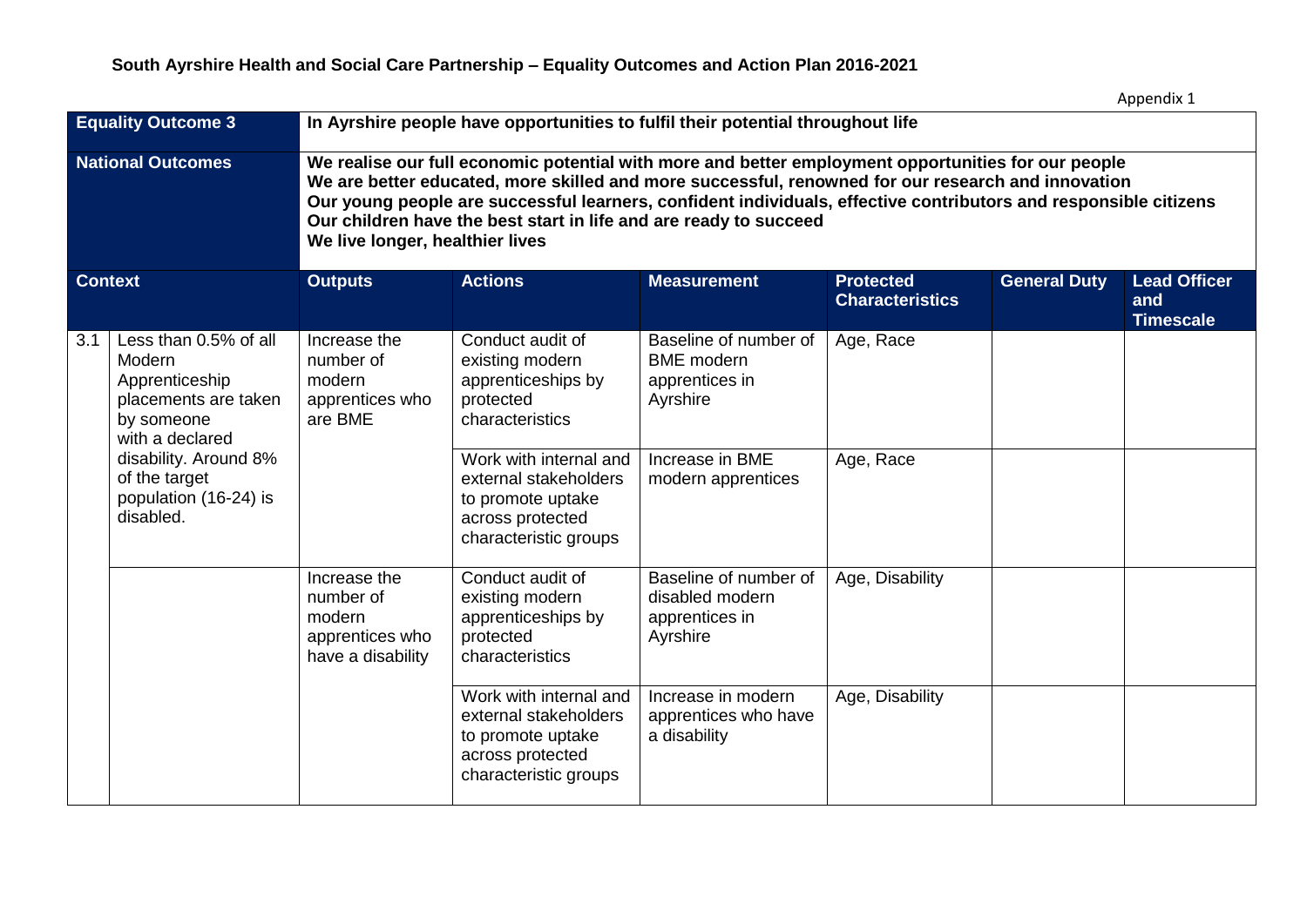| 3.2 | Evidence about non<br>traditional roles       | Increased no of<br>people in non<br>traditional gender<br>roles including<br>modern<br>apprenticeships                                                     | Conduct an audit of<br>existing modern<br>apprenticeships roles<br>by gender<br>Work with internal and                                 | Baseline of number of<br>modern<br>apprenticeship roles<br>by sex in Ayrshire<br>Increase in non | Age, Sex<br>Age, Sex |  |
|-----|-----------------------------------------------|------------------------------------------------------------------------------------------------------------------------------------------------------------|----------------------------------------------------------------------------------------------------------------------------------------|--------------------------------------------------------------------------------------------------|----------------------|--|
|     |                                               |                                                                                                                                                            | external stakeholders<br>to promote uptake<br>across protected<br>characteristic groups                                                | traditional roles by<br>both sexes                                                               |                      |  |
| 3.3 | <b>Children's Services</b>                    | Improved<br>physical and<br>mental wellbeing<br>for Looked After<br>Children                                                                               | Comprehensive<br>assessments for all<br>looked after children.                                                                         | Number of<br>comprehensive<br>assessments<br>completed                                           | All                  |  |
|     |                                               | Improved<br>employability<br>support for looked<br>after young<br>people                                                                                   | Develop pre-<br>apprenticeship<br>programmes to<br>support looked after<br>young people into<br>SAC modern<br>apprenticeships          | Number of young<br>people on SAC<br>modern<br>apprenticeship's                                   | All                  |  |
| 3.4 | <b>Learning Disability</b><br><b>Services</b> | People with a<br>learning disability<br>will be able to live<br>independently in<br>the community<br>and have equal<br>access to all<br>aspects of society | Promote life-learning<br>skills for people, for<br>example use of<br><b>Technology Enabled</b><br>Care (TEC) and<br>lifelong learning; | Uptake of Technology<br><b>Enabled Care</b>                                                      | <b>Disability</b>    |  |
|     |                                               |                                                                                                                                                            | Work with providers<br>as part of care plans<br>to promote daily                                                                       | Number of Care Plans<br>that have evidence of<br>promoting daily living<br>skills                | <b>Disability</b>    |  |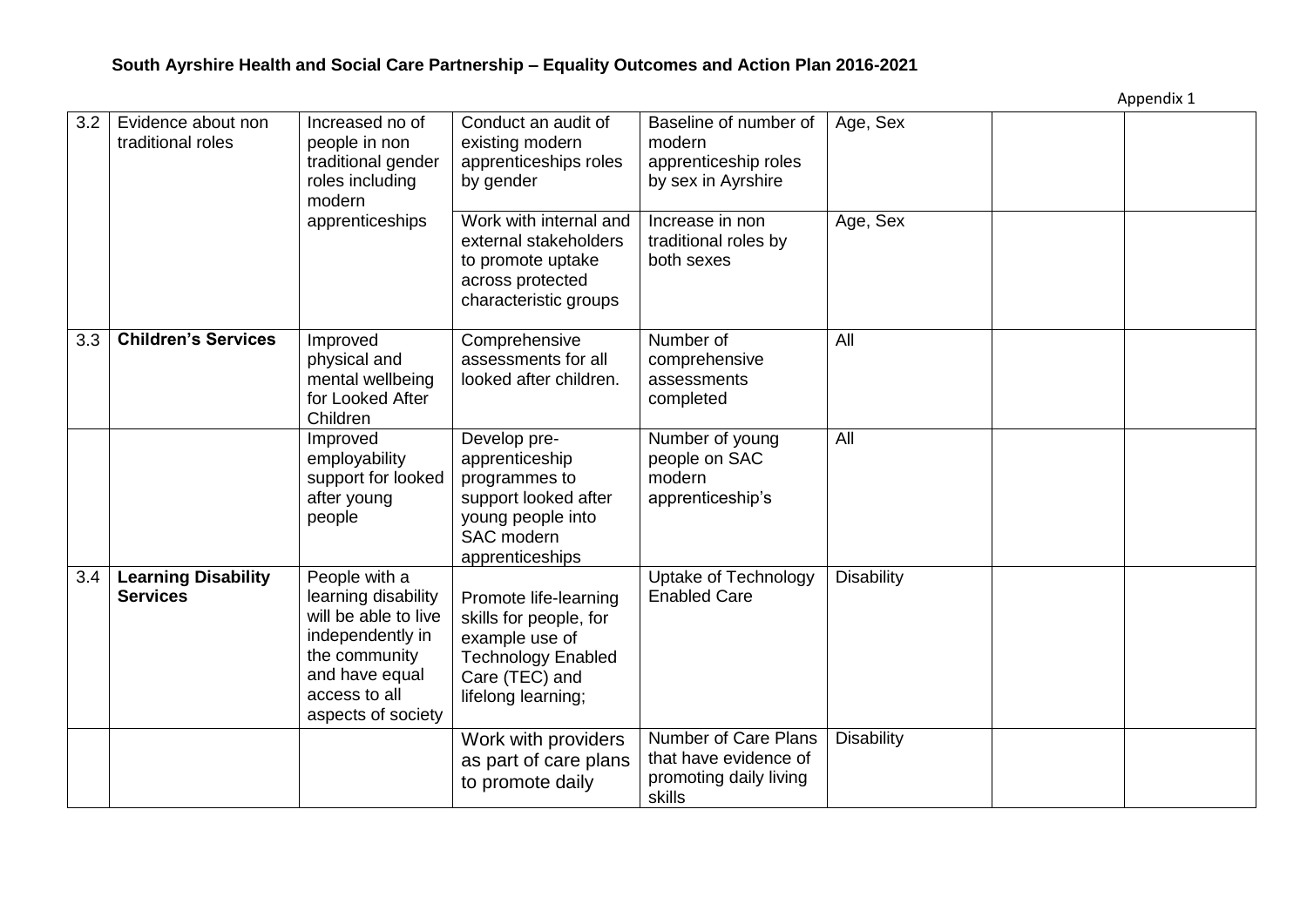|     |                                         |                                                                                             | living skills                                                                                      |                                                                         |                   |  |
|-----|-----------------------------------------|---------------------------------------------------------------------------------------------|----------------------------------------------------------------------------------------------------|-------------------------------------------------------------------------|-------------------|--|
|     |                                         |                                                                                             | Identify the number<br>of people that<br>lifelong learning has<br>been delivered                   | Number of people<br>who have received<br>Lifelong learning              | <b>Disability</b> |  |
|     |                                         |                                                                                             | Improve awareness<br>about the benefits of<br>TEC to support<br>people with learning<br>disability | Uptake of Technology<br><b>Enabled Care</b>                             | <b>Disability</b> |  |
| 3.5 | <b>Mental Health</b><br><b>Services</b> | Improved<br>opportunity for<br>people with<br>mental health to<br>fulfil their<br>potential | Service will be<br>based on the<br>principles of<br>recovery.                                      | Evidence of recovery<br>principles being<br>embedded within<br>services | <b>Disability</b> |  |
|     |                                         |                                                                                             | Clinical<br>interventions will be<br>for a time-limited<br>period in a person's<br>life.           | Comparison of<br>intervention periods                                   | <b>Disability</b> |  |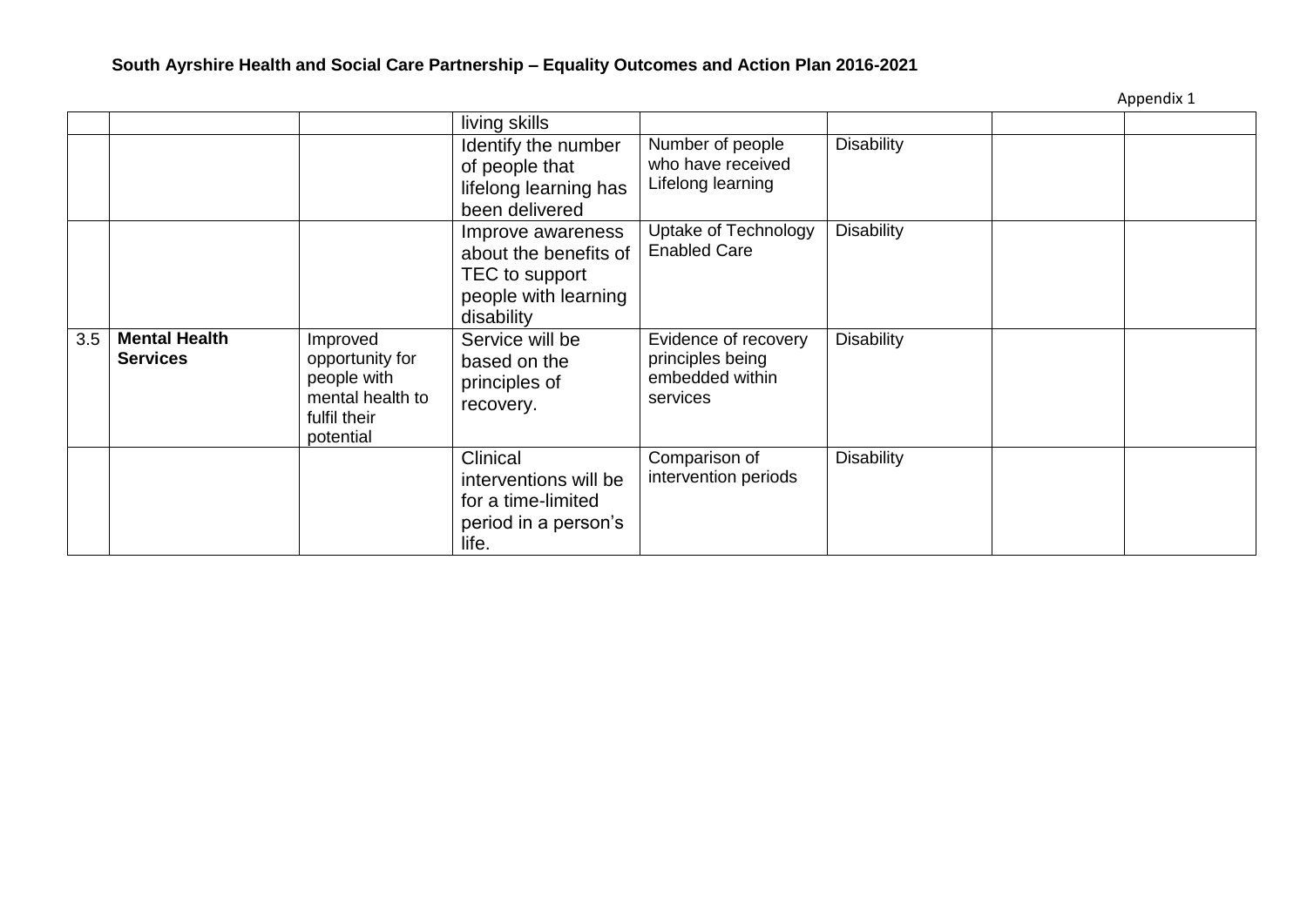| Appendix 1 |  |
|------------|--|
|------------|--|

| <b>Equality Outcome 4</b> |                                                                                                       | In Ayrshire public bodies will be inclusive and diverse employers                                                                                                                                         |                                                                                                                                                     |                                                                                                    |                                            |                     |                                                |  |  |  |
|---------------------------|-------------------------------------------------------------------------------------------------------|-----------------------------------------------------------------------------------------------------------------------------------------------------------------------------------------------------------|-----------------------------------------------------------------------------------------------------------------------------------------------------|----------------------------------------------------------------------------------------------------|--------------------------------------------|---------------------|------------------------------------------------|--|--|--|
| <b>National Outcomes</b>  |                                                                                                       | We realise our full economic potential with more and better employment opportunities for our people<br>We are better educated, more skilled and more successful, renowned for our research and innovation |                                                                                                                                                     |                                                                                                    |                                            |                     |                                                |  |  |  |
| <b>Context</b>            |                                                                                                       | <b>Outputs</b>                                                                                                                                                                                            | <b>Actions</b>                                                                                                                                      | <b>Measurement</b>                                                                                 | <b>Protected</b><br><b>Characteristics</b> | <b>General Duty</b> | <b>Lead Officer</b><br>and<br><b>Timescale</b> |  |  |  |
| 4.1                       | <b>Recruitment Practices</b>                                                                          | Public bodies<br>have a diverse<br>workforce<br>reflective of the<br>local population                                                                                                                     | Use alternative<br>opportunities for<br>advertising posts                                                                                           | More diverse<br>applications for posts<br>within the public<br>sector                              | All                                        | GD 1,2,3            | Head of HR<br>Operations                       |  |  |  |
|                           |                                                                                                       |                                                                                                                                                                                                           | Achieve and maintain<br>Level 2 of the<br><b>Disability Confident</b><br>Scheme                                                                     | Level 2 award<br>achieved and<br>maintained                                                        | <b>Disability</b>                          | GD 1,2,3            | Employability<br>Advisor                       |  |  |  |
|                           |                                                                                                       |                                                                                                                                                                                                           | Progress work to<br>achieve level 3 of the<br><b>Disability Confident</b><br>Scheme                                                                 | Level 3 award<br>achieved                                                                          | <b>Disability</b>                          | GD 1,2,3            | Employability<br>Advisor                       |  |  |  |
| 4.2                       | Training programmes /<br>awareness sessions<br>on general equality<br>and specific equality<br>themes | A better educated<br>workforce to<br>support equality<br>inclusiveness                                                                                                                                    | Partners working<br>together to develop<br>and provide a range<br>of training and<br>awareness sessions<br>around Equality and<br>Diversity issues. | Training programmes<br>developed<br>Training programmes<br>delivered<br>Number of staff<br>trained | All                                        |                     |                                                |  |  |  |
| 4.3                       | <b>Children's Services</b>                                                                            | Improved process<br>for Recruitment<br>and Retention of                                                                                                                                                   | Implementation of a<br>recruitment and<br>retention strategy                                                                                        | <b>Reduced Turnover</b><br>Rates                                                                   | All                                        |                     |                                                |  |  |  |